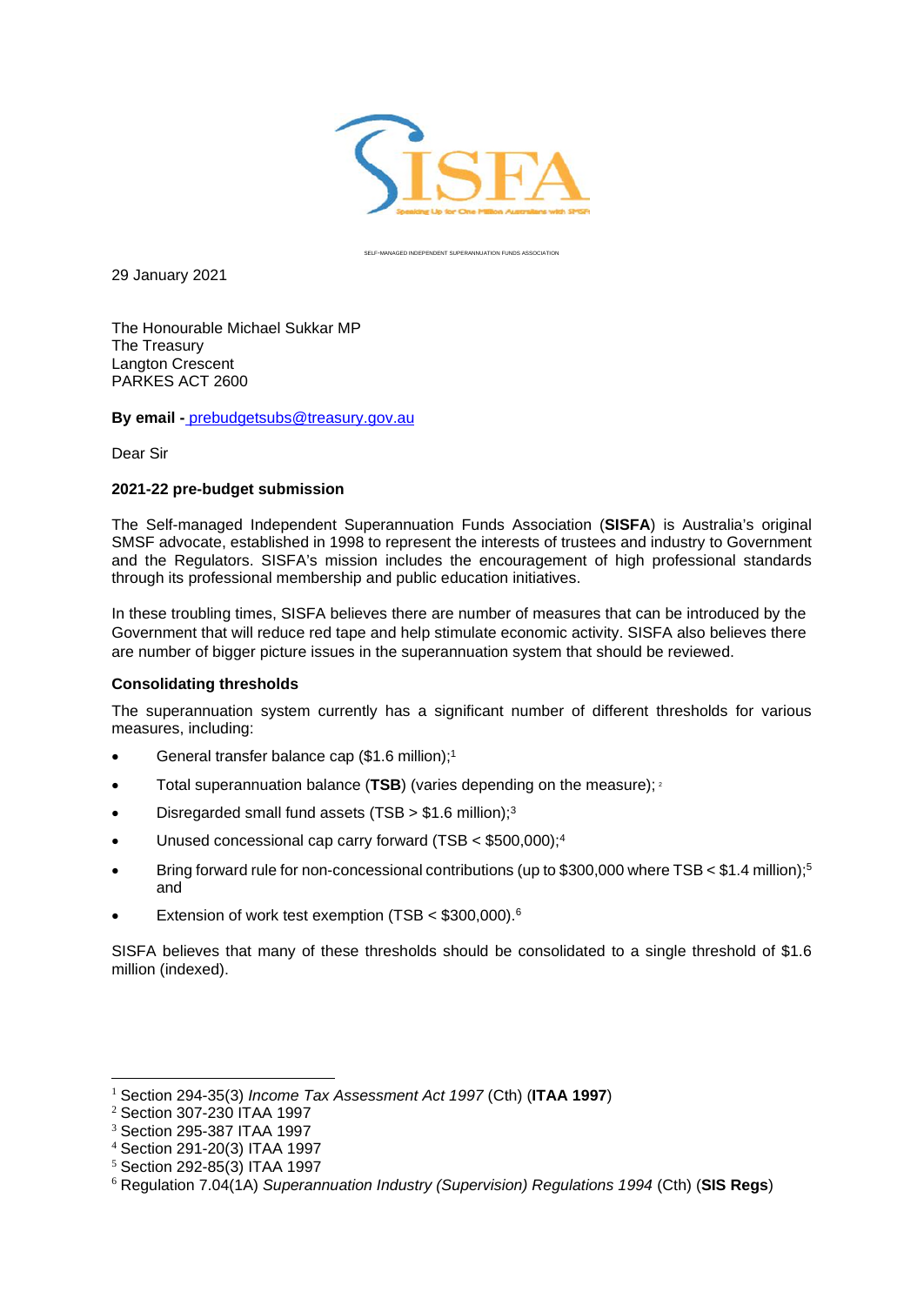# **Consistency of indexation of thresholds**

There is inconsistency in the superannuation system in how various thresholds are indexed, including:

- proportional indexation for personal transfer balance cap;<sup>7</sup>
- Indexation of general transfer balance cap to \$1.7 million on 1 July 2021, depending on CPI;<sup>8</sup> and
- General concessional contributions cap of \$25,0000 indexed in line with average weekly ordinary time earnings (**AWOTE**).<sup>9</sup>

SISFA believes that many of these thresholds should be indexed under the same formula tied to AWOTE. In particular, SISFA believes the proportionate indexation of the transfer balance cap should be replaced with flat indexation.

#### **Abolish the work test**

The work test<sup>10</sup> currently discriminates against older members in society from making contributions. Given our aging society and longer life spans, SISFA believe this unfairly affects older members of our society. This is especially so given the caps on contributions (in particular that members with \$1.6 million of total super balance cannot make non-concessional contributions) which prevents excessive amounts being transferred into superannuation for non-retirement reasons.

SISFA believes that the work test should be abolished.

## **Ability to convert market linked pensions into account based pensions**

Superannuation funds have been unable to commence market linked pensions since 2007. Market linked pensions commenced prior to that time have been grandfathered, cannot be commuted and must continue until the member dies. <sup>11</sup> Market linked pensions are now a legacy product that creates additional complexity and inflexibility to those members and super funds that continue to hold them.

SISFA believes that members in receipt of market linked pensions should have the option to convert them into account based pensions.

## **Non-arm's length income rules should be made proportionate**

The non-arm's length income (NALI)<sup>12</sup> rules have been present in the superannuation system for many years. The consequences of triggering NALI are one of the most significant in the tax system (ie automatic tax at 45% on NALI<sup>131</sup> (this is a larger penalty than applies to Part IVA of the *Income Tax Assessment Act 1936*). Because of the significance of the consequences of their application, in their administration the NALI laws have effectively been treated as anti-avoidance provisions and only applied to the most serious of cases.

It is the experience of SISFA's members that the administration of the NALI rules has been broadened in recent years. This has been brought into particular focus with the introduction of the non-arm's length expenditure rules and the release of Law Companion Ruling LCR 2019/D3.

Rather than the blanket application by the Australian Taxation Office **(ATO**) of the NALI rules to all income tainted by non-arm's length dealings, SISFA believes that NALI should apply proportionately. Examples of that application include:

<sup>7</sup> Section 294-40 ITAA 1997

<sup>8</sup> Sections 960-265, 960-280(1) and 960-285(7) ITAA 1997

<sup>9</sup> Sections 291-20(2) and 960-285(7) ITAA 1997

 $10$  Regulation 7.04(1) SIS Regs

 $11$  Regulation 1.06(8) SIS Regs

<sup>12</sup> Section 295-550 ITAA

<sup>13</sup> Section 26(1)(b) *Income Tax Rates Act 1986* (Cth)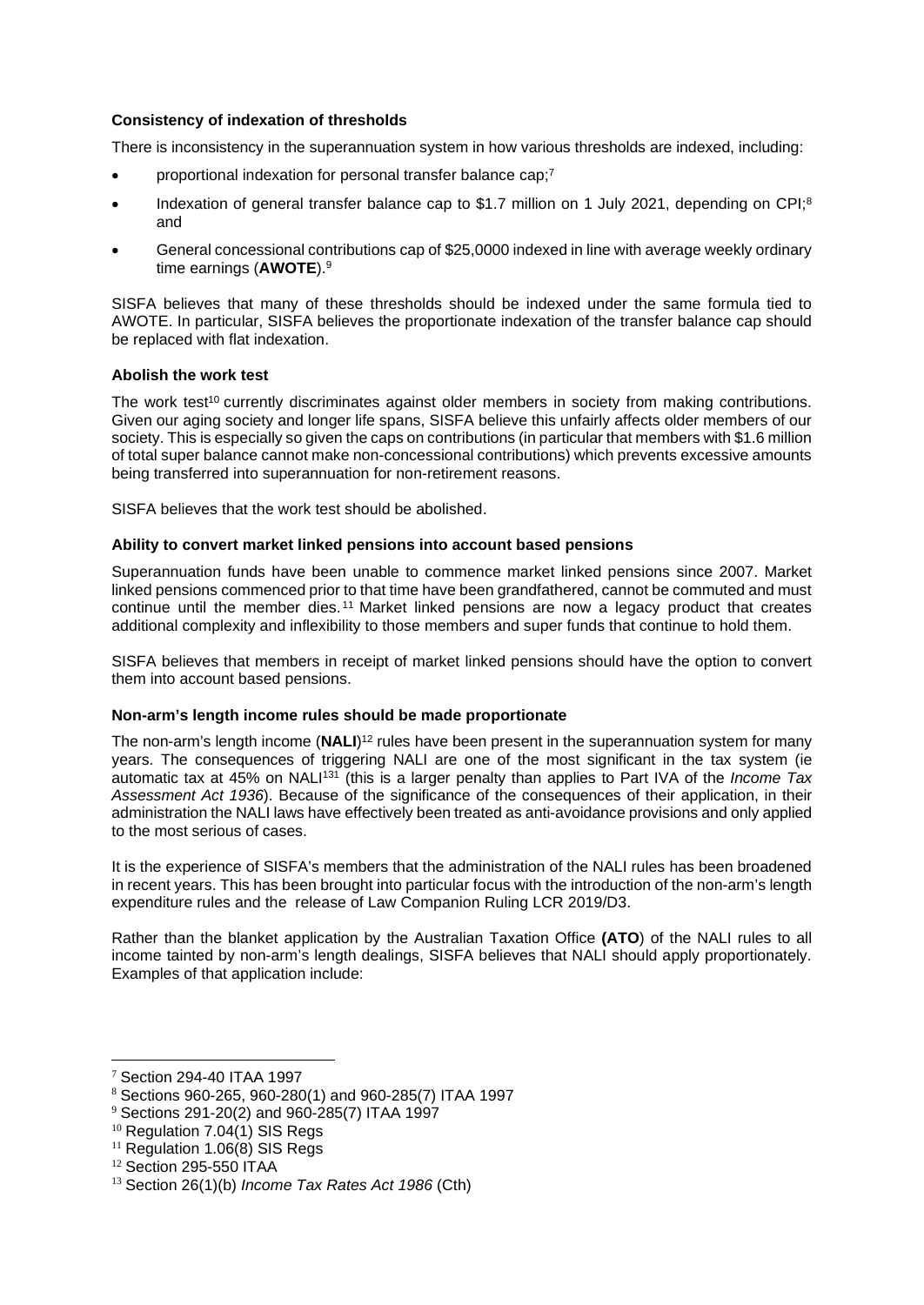- If under non-arm's length dealings, a super fund acquires an asset for 10% below market value, then NALI should apply to 10% of the income and gains from that asset (ie not 100%);
- If a related party of a super fund fails to charge an arm's length fee of \$10,000 in management fees for managing a super fund asset, then NALI should apply to \$10,000 (ie not all of the income and gains from that asset).

#### **Remove the auto non-compliance for breaching section 17A and failing to be an Australian super fund**

Under the current legislative settings, if a self managed superannuation fund (**SMSF**) breaches section 17A of the *Superannuation Industry (Supervision) Act 1993* (**SIS Act**) or otherwise fails to satisfy the definition of an Australian Superannuation Fund the SMSF is automatically made non-compliant and is issued with a tax penalty that is equal to almost half the value of its assets. This is to be contrasted with other breaches of the SIS Act where the ATO has a discretion in determining whether to make the SMSF non-compliant.

SISFA believes the auto non-compliance for breaching section 17A, and failing to be an Australian superannuation fund, should be replaced with the ATO discretion that applies to other SIS Act breaches.

#### **Streamline the personal deduction process**

The current administrative process required to claim a tax deduction for personal superannuation contributions is unnecessarily complex. In particular, the requirement to first notify the fund via an approved form of an intent to claim a deduction is administratively burdensome.

SISFA believes this process should be streamlined to make it easier for superannuation fund members to claim a deduction for personal super contributions.

For example, members could make an election as part of their individual tax return and the ATO notify the relevant superannuation fund on behalf of the member. This would avoid unnecessary paperwork and reduce the number of errors with claiming deductions for personal contributions.

## **Fixes to the binding death benefit nomination system**

SISFA believes the death benefit settings of the superannuation system should be reviewed (see below). However, in the meantime, SISFA believes that changes should be made to the binding death benefit nomination (BDBN). These include:

- BDBNs should not lapse after 3 years<sup>1414</sup> like a will, they should apply until they are revoked or replaced;
- "Informal" BDBNs should be allowed like a will, if a BDBN does not meet the strict requirements, it should nonetheless be binding if it shows a clear intension to deal with superannuation benefits.

### **Areas of the superannuation system that require review**

SISFA believes there are a number of areas of the superannuation system that should be reviewed with a view of streamlining them and cutting red tape. They include:

- Tax settings the taxation of superannuation is a complicated mess that has been amended in a piecemeal basis over many years.
- Death benefits the death benefit system (including to whom benefits can be paid and the tax outcomes) have hardly changed for decades. In SISFA's view it no longer meets the needs of modern society.
- Onshoring and offshoring issues The interaction of the Australian superannuation system with foreign pension systems and the tax residency of Australian citizens is overly complex and no longer meets the needs of modern society.

<sup>&</sup>lt;sup>14</sup> Regulation 6.17A(7)(a) SIS Regs